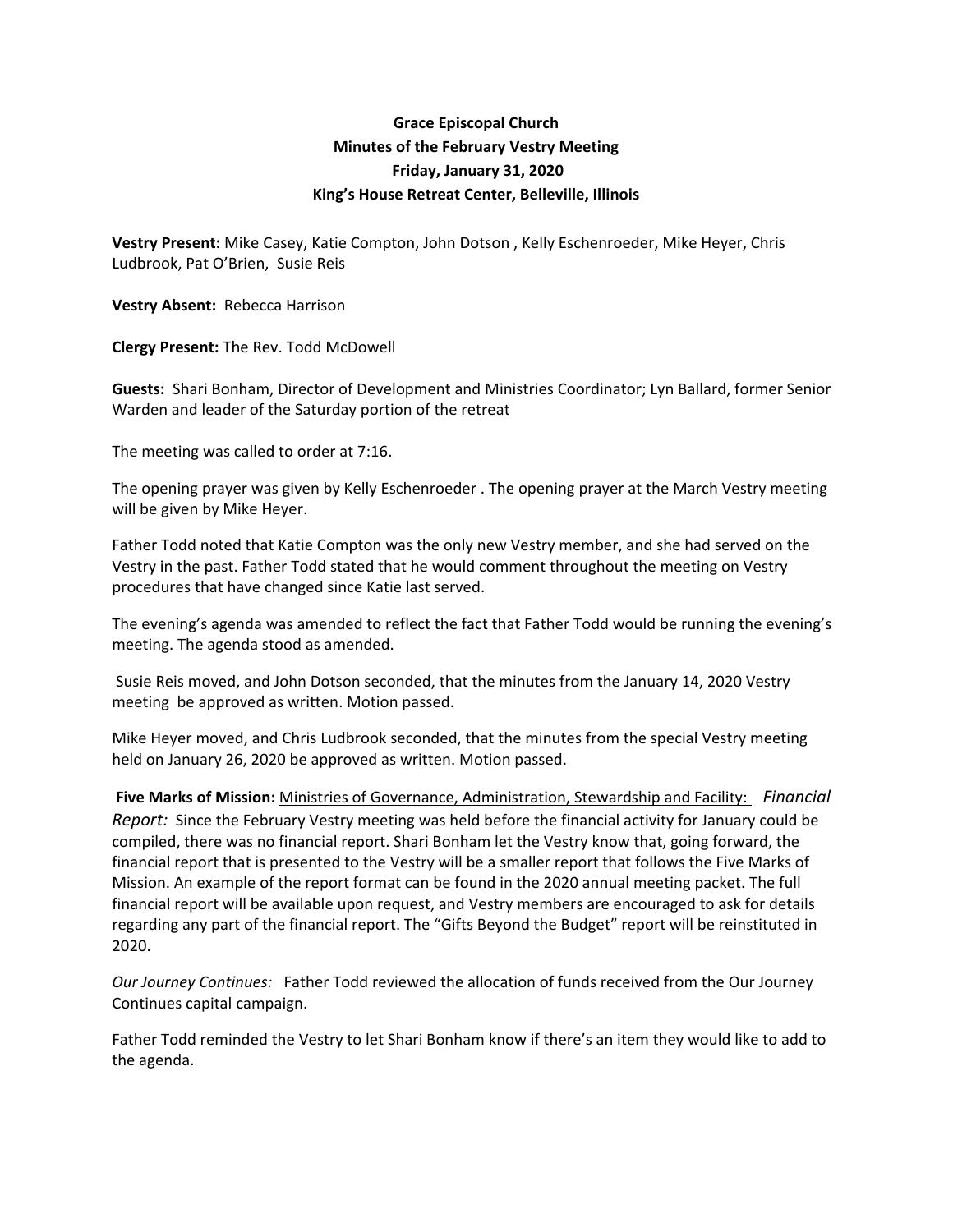Proclaim the Good News: *Worship, Music:* Father Todd reminded the Vestry that the First Sundays at 5 service will be held on February 2. Philip Brunswick has put together a contemplative Candlemas service. The handbells choir will be playing at services on February 9.

Teach, Baptize and Nurture New Believers: *Invite, Welcome, Connect* : Shari Bonham reported that improvements to Grace's social media presence are attracting visitors. Shari brought the Greeter, Counter and Lock‐Up Schedule to the attention of the Vestry. There will be three greeters at each Sunday service – two people from the Greeters Committee, and one Vestry member. Counting and lock‐up procedures were reviewed.

Shari is hoping that a parishioner will come on board to head up the Invite, Welcome, Connect committee.

Respond to Human Need, Seek to Transform Unjust Structures: *Outreach Programs, Activities:* Lyn Ballard commented on the "Souper Sunday" video featuring youth from Grace, and filmed by Dianne Casey, which appeared on the Facebook pages of Grace and the Diocese of Missouri.

Safeguard Integrity of Creation: *Environmental Stewardship:* Susie Ries and Kathy Davis are exploring the possibility of using donated ceramic coffee mugs at coffee hour. The cups currently used are not recyclable.

**Junior Warden Report**: Junior Warden Rebecca Harrison was absent. Father Todd reported that the lighting project in the nave will begin soon. Painting will be done first, then the lighting. There are two phases to the lighting project. Phase one includes lighting above the pews, uplighting for the wood ceiling, and light above the baptismal font. Phase two, which will be done in the future, will include lighting on the altar, reredos, lecterns, pipes and the back stone wall. All fixtures will use LED bulbs. The new lighting control system will be located in the back of the nave where the crosses and torches are stored. The control system will allow for pre‐set lighting scenarios for the various services and occasions. The two large triangular windows above the organ and the choir loft need to be replaced. There is some insurance money from a previous leak that could be used toward the cost. The price of two new thermal windows is out for bid.

Tom Petrie has been asked to give a quote on what it would cost to hang the cross over the alter with steel cables instead of the chain from which the cross currently hangs.

**Senior Warden Report:** Mike Heyer distributed the Vestry Covenant to all Vestry members, and asked them to sign and return it to Mike.

Since a quorum is needed to vote at Vestry meetings, Vestry members are asked to let the Senior Warden, Father Todd or Shari Bonham know if they will be unable to attend a Vestry meeting. It was noted that some issues are voted on using email, but that there must be 100% Vestry participation for an email vote to be counted.

All reports from the annual meeting will be made available on the Grace website.

Shari Bonham will send invitations to Vestry members for REALM, which is a website that houses the church directory and allows parishioners to make pledge payments and donations among other things. It is also available as an app, which is called REALM Connect.

**Vestry Retreat Program:** Lyn Ballard provided the Vestry with a handout that will be used for the Saturday program. The program will look at the future of Grace and the unique advantages Grace has at this time.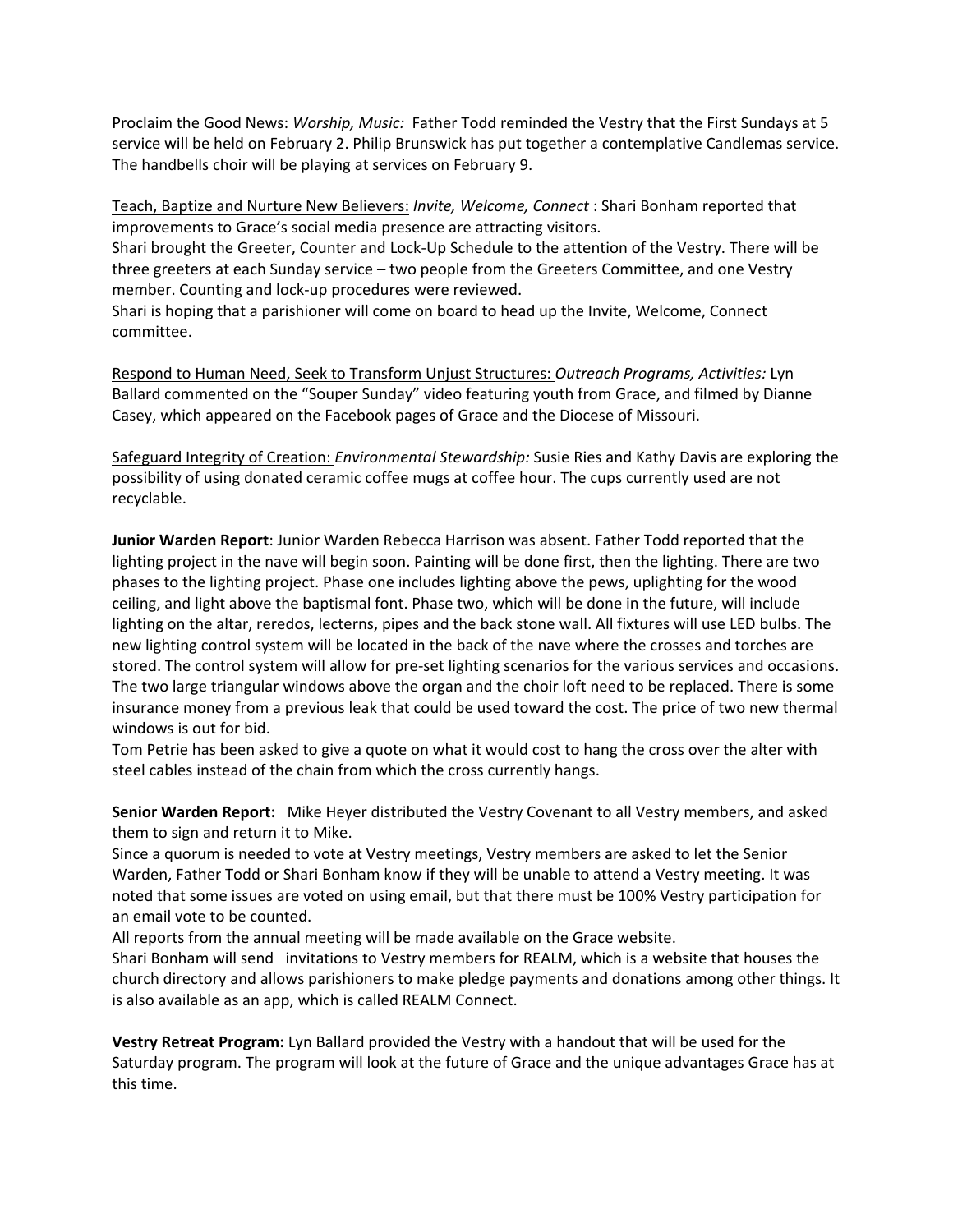There was no devotional at the Vestry meeting as the Vestry plans to gather on Saturday morning for Morning Prayer in the chapel.

Mike Heyer moved and Susie Reis seconded that the meeting adjourn. Motion passed. Meeting adjourned at 9:22.

Respectfully submitted

Sue Nixon Secretary of the Vestry